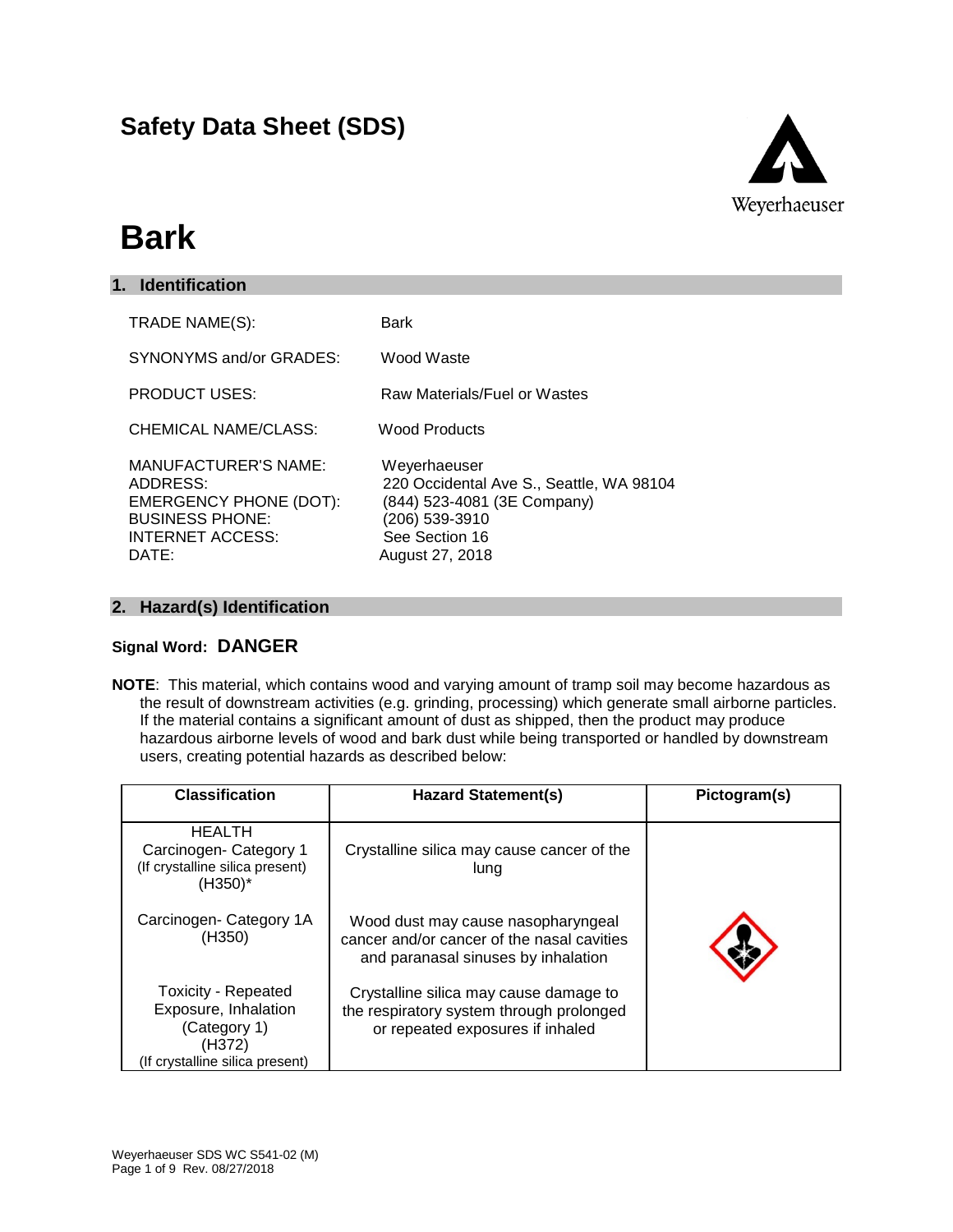#### **2. Hazard(s) Identification (cont'd.)**

| <b>Skin Irritation</b><br>Category 2<br>(H315)<br>Specific Target Organ | causes skin irritation<br>May cause respiratory irritation                                                                                                              |      |
|-------------------------------------------------------------------------|-------------------------------------------------------------------------------------------------------------------------------------------------------------------------|------|
| <b>Toxicity-Single</b><br>Exposure (STOT)<br>Category 3<br>(H335)       |                                                                                                                                                                         |      |
| Eye Irritation<br>Category 2B<br>(H320)                                 | Causes eye irritation                                                                                                                                                   | None |
| <b>Combustible Dust</b><br>(OSHA Defined Hazard)                        | If product contains or is converted to small<br>particles during further processing, handling,<br>or by other means, may form combustible<br>dust concentrations in air | None |

**\***Hazard codes (GHS)

| HMIS Rating (Scale 0-4):        | Health = $3^*$ | Fire = $1$ | Physical Hazard = $0$   |  |
|---------------------------------|----------------|------------|-------------------------|--|
| <b>NFPA Rating (Scale 0-4):</b> | Health =       | Fire = $1$ | <b>Reactivity</b> = $0$ |  |

#### **Precautionary Statement(s):**

Prevention Statements**:**

P202: Do not handle until all safety precautions have been read and understood.

P210: Keep away from sparks, flame or other heat sources.

P243: Take precautionary measures against static discharge.

P261+284: Avoid breathing dust. In case of inadequate ventilation wear an approved respirator suitable for conditions of use.

P271: Use outdoors or in a well-ventilated area.

P280: Wear appropriate protective equipment for eye and skin exposure.

Response Statements:

P304+P340+P313: If inhaled and breathing becomes difficult, remove person to fresh air and keep comfortable for breathing. If symptoms persist, call a doctor or other qualified medical professional. P333+P313: If skin irritation or rash occurs get medical advice/attention.

P352+P264: If on skin wash with plenty of soap and water.

P362+P364: Take off contaminated clothing and wash before reuse.

P305+P351+P338: If in eyes, rinse cautiously for several minutes. Remove contact lenses if present and easy to do so.

#### Disposal:

P501: Dispose of in accordance with federal, state and local regulations.

**Ingredients of Unknown Acute Toxicity (>1%):** NAP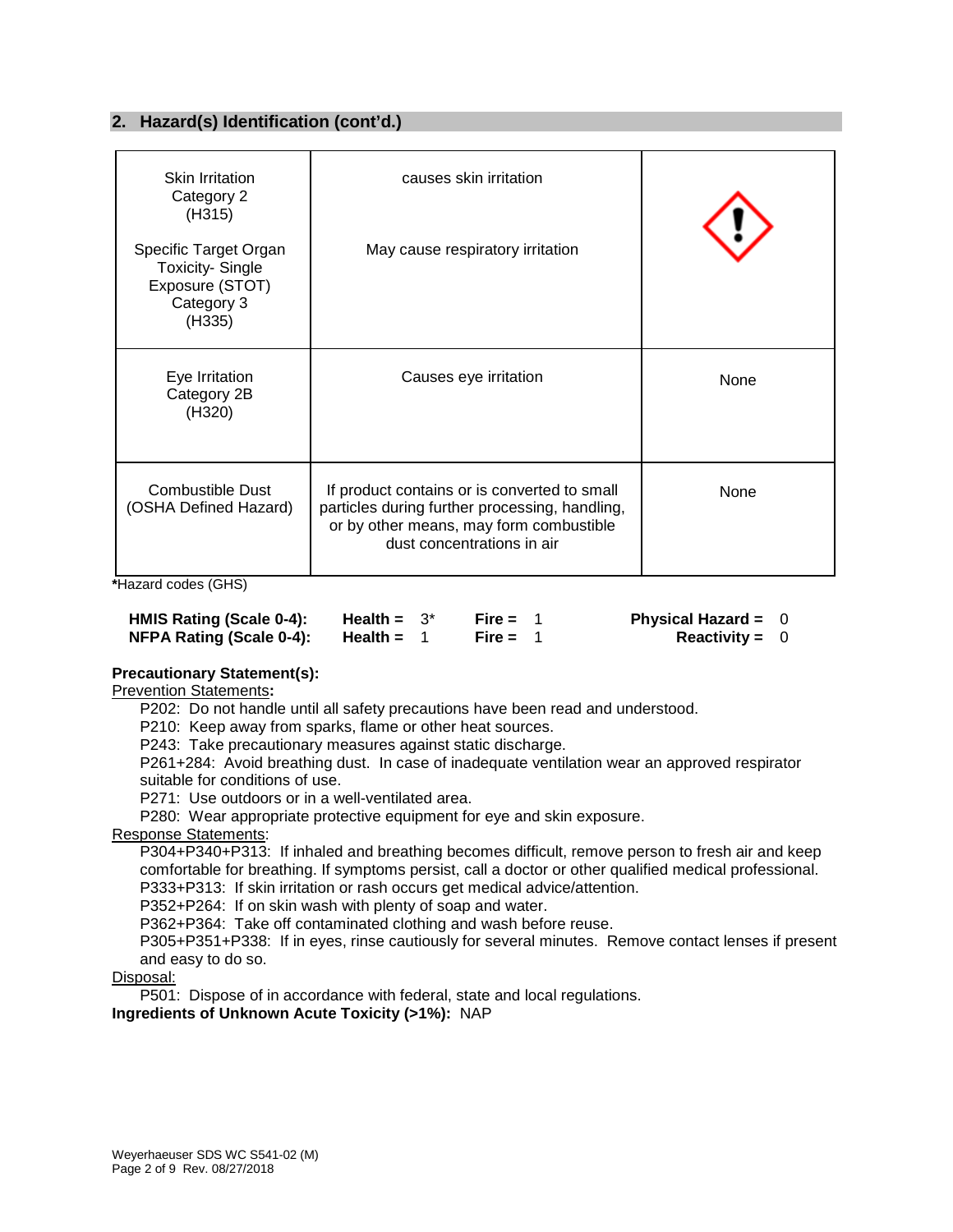#### **3. Composition/Information on Ingredients**

| Ingredients                                           | CAS#       | W <sub>t.</sub> $%$ |
|-------------------------------------------------------|------------|---------------------|
| Wood (Bark and wood dust, softwoods and<br>hardwoods) | None       | 98-100              |
| Silica (Crystalline)*                                 | 14808-60-7 | 0-2                 |

\* Silica content will vary by the amount of tramp soil material present and its mineral composition

#### **4. First Aid Measures**

- **Inhalation:** Remove to fresh air. Seek medical help if persistent irritation, severe coughing or breathing difficulty occurs.
- **Eye Contact:** Treat dust in eye as a foreign object. Flush with water to remove dust particles. Remove contact lenses if present and easy to do so. Avoid touching or rubbing eyes to avoid further irritation or injury. Seek medical help if irritation persists.
- **Skin Contact:** Bark dust can elicit contact dermatitis. Seek medical help if rash, irritation or dermatitis persists.

**Skin Absorption:** Not known to be absorbed through the skin.

**Ingestion:** Not applicable under normal use.

#### **Symptoms or Effects:**

Acute Symptoms/Effects - Bark dust may cause mechanical irritation of the respiratory system. Dust can cause physical obstructions in the nasal passages, resulting in dryness of nose, dry cough, and sneezing. Dust may cause mechanical irritation of the eyes.

Delayed Symptoms/Effects – None noted. See Section 11 for additional information on chronic effects.

#### **5. Fire-fighting Measures**

**Extinguishing Media and Restrictions:** Water, carbon dioxide and sand.

- **Specific Hazards, Anticipated Combustion Products:** Thermal decomposition (i.e. smoldering, burning) products include carbon monoxide, carbon dioxide, aliphatic aldehydes, terpenes, and polycyclic aromatic hydrocarbons.
- **Autoignition Temperature:** Variable [typically 400°-500°F (204°-260°C)]
- **Special Firefighting Equipment/Procedures:** No special equipment anticipated. Beware of potential combustible dust explosion hazard.
- **Unusual Fire and Explosion Hazards:** Depending on moisture content and more importantly, particle diameter and airborne concentration, bark and wood dust may explode in the presence of an ignition source. If suspended in air in an enclosure or container and ignited, an explosion may occur due to the development of internal pressure causing rupture. An airborne concentration of 40 grams (40,000 mg) of dust per cubic meter of air is often used as the Minimum Explosible Concentration (MEC) for wood dusts. Conduct regular housekeeping inspections and cleaning to prevent excessive dust accumulations. Design and maintain control equipment to minimize fugitive combustible dust emissions. Ensure that ventilation systems are operating properly to capture, transport and contain combustible dust while controlling ignition sources. Reference NFPA 652 "Standard on the Fundamentals of Combustible Dust".

#### **6. Accidental Release Measures**

**Steps to be taken in case Material Is Released or Spilled:** Sweep or vacuum up for recovery and disposal. Avoid creating dusty conditions whenever feasible. Maintain good housekeeping to avoid accumulation of wood dust on exposed surfaces. Use approved filtering face piece respirator ("dust mask") or higher levels of respiratory protection as indicated and goggles where ventilation is not possible and exposure limits may be exceeded or for additional worker comfort.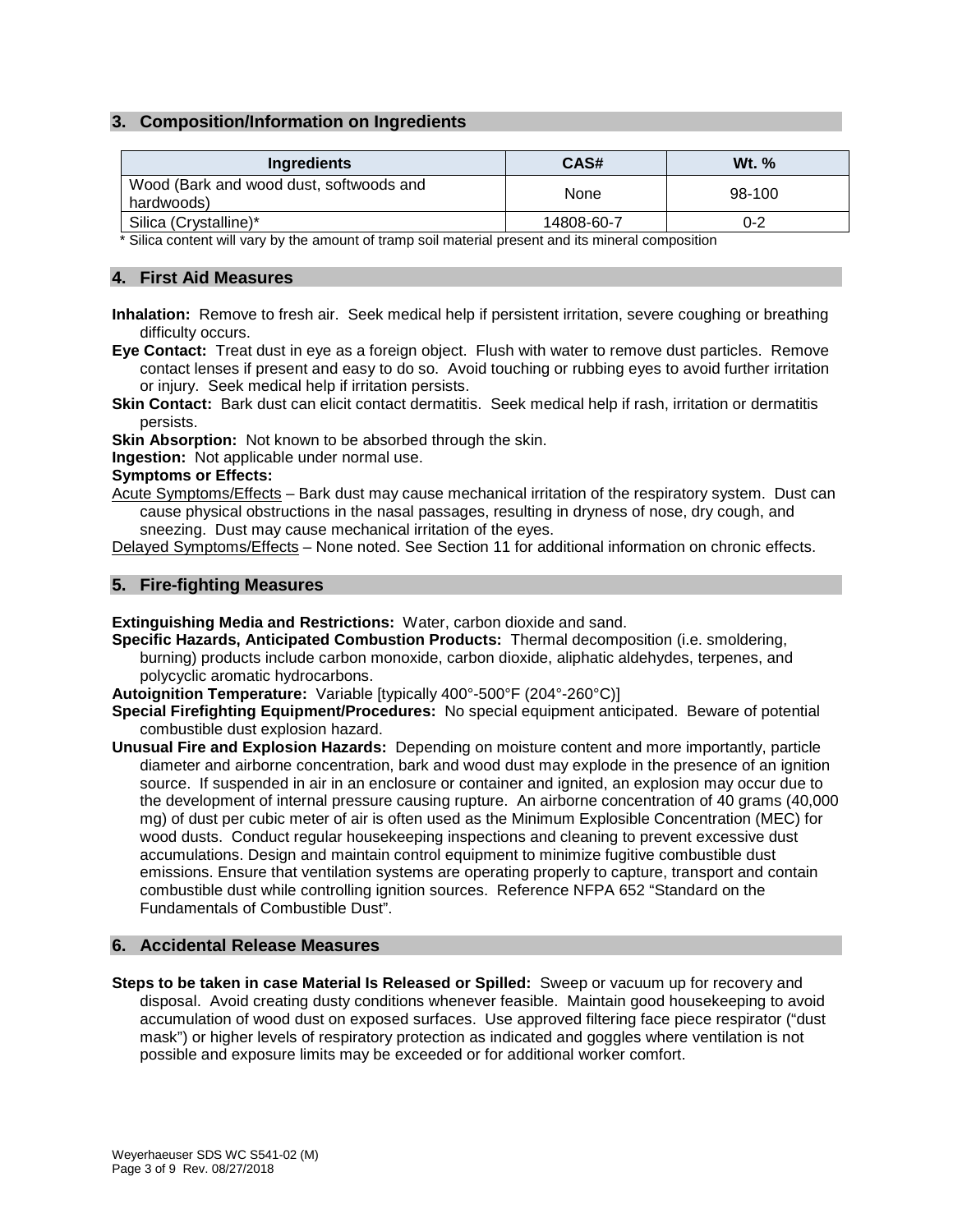#### **7. Handling and Storage**

**Precautions to be taken in Handling and Storage:** Dried bark dust may pose a combustible dust hazard. Keep away from ignition sources. Avoid eye contact. Avoid prolonged or repeated contact with skin. Avoid prolonged or repeated breathing of wood/bark dust and associate soil material. Store in well-ventilated, cool, dry place away from open flame.

#### **8. Exposure Control Measures/Personal Protection**

| Ingredient(s)                              | <b>Agency</b>               | <b>Exposure Limit(s)</b>                                          | <b>Comments</b>                            |
|--------------------------------------------|-----------------------------|-------------------------------------------------------------------|--------------------------------------------|
| Wood Dust (Bark) *                         | <b>OSHA</b>                 | PEL-TWA 15 mg/m <sup>3</sup><br>(see footnote A below)            | Total Dust (PNOR)                          |
|                                            |                             |                                                                   | Respirable dust fraction (PNOR)            |
|                                            | <b>OSHA</b>                 | PEL-TWA 5 mg/m <sup>3</sup><br>(see footnote A below)             |                                            |
|                                            | <b>ACGIH</b>                | TLV-TWA 1 mg/m <sup>3</sup>                                       | Inhalable Dust Fraction                    |
|                                            |                             |                                                                   |                                            |
| Silica, Crystalline<br>Quartz (if present) | <b>OSHA</b><br><b>ACGIH</b> | PEL-TWA 0.05 mg/m <sup>3</sup><br>TLV-TWA 0.025 mg/m <sup>3</sup> | Respirable fraction<br>Respirable fraction |
|                                            |                             |                                                                   |                                            |

#### **Exposure Limits/Guidelines:**

**\*** The reported limits are for wood dust. Bark has variable wood content specific to the location of the source and may or may not contain wood in a form as defined and established for the regulatory exposure limits (OSHA and ACGIH).

<sup>A</sup> In AFL-CIO v OSHA, 965 F. 2d 962 (11th Cir. 1992), the Court overturned OSHA's 1989 Air Contaminants Rule, including the specific PEL's for wood dust that OSHA had established at that time. The 1989 vacated PEL's were: 5 mg/m<sup>3</sup> PEL-TWA and 10 mg/m<sup>3</sup> STEL (15 min), all softwood and hardwood except Western Red Cedar. Wood dust is now regulated by OSHA as "Particulates Not Otherwise Regulated" (PNOR), which is also referred to as "nuisance dust". However, some states have regulated wood dust PEL's in their state plans. Additionally, OSHA indicated that it may cite employers under the OSH Act general duty clause in appropriate circumstances.

#### **Ventilation:**

- LOCAL EXHAUST For fixed locations, provide local exhaust as needed so that exposure limits are met. Ventilation to control dust should be considered where potential explosive concentrations and ignition sources are present. The design and operation of any exhaust system should consider the possibility of explosive concentrations of dust within the system. See "SPECIAL" section below.
- MECHANICAL (GENERAL) For fixed locations, provide general ventilation in processing and storage areas so that exposure limits are met.
- SPECIAL Ensure that exhaust ventilation and material transport systems involved in handling this product contain explosion relief vents or suppression systems designed and operated in accordance with applicable standards if the operating conditions justify their use.
- OTHER ENGINEERING CONTROLS Consider use of water spray systems where feasible to minimize release of airborne dusts.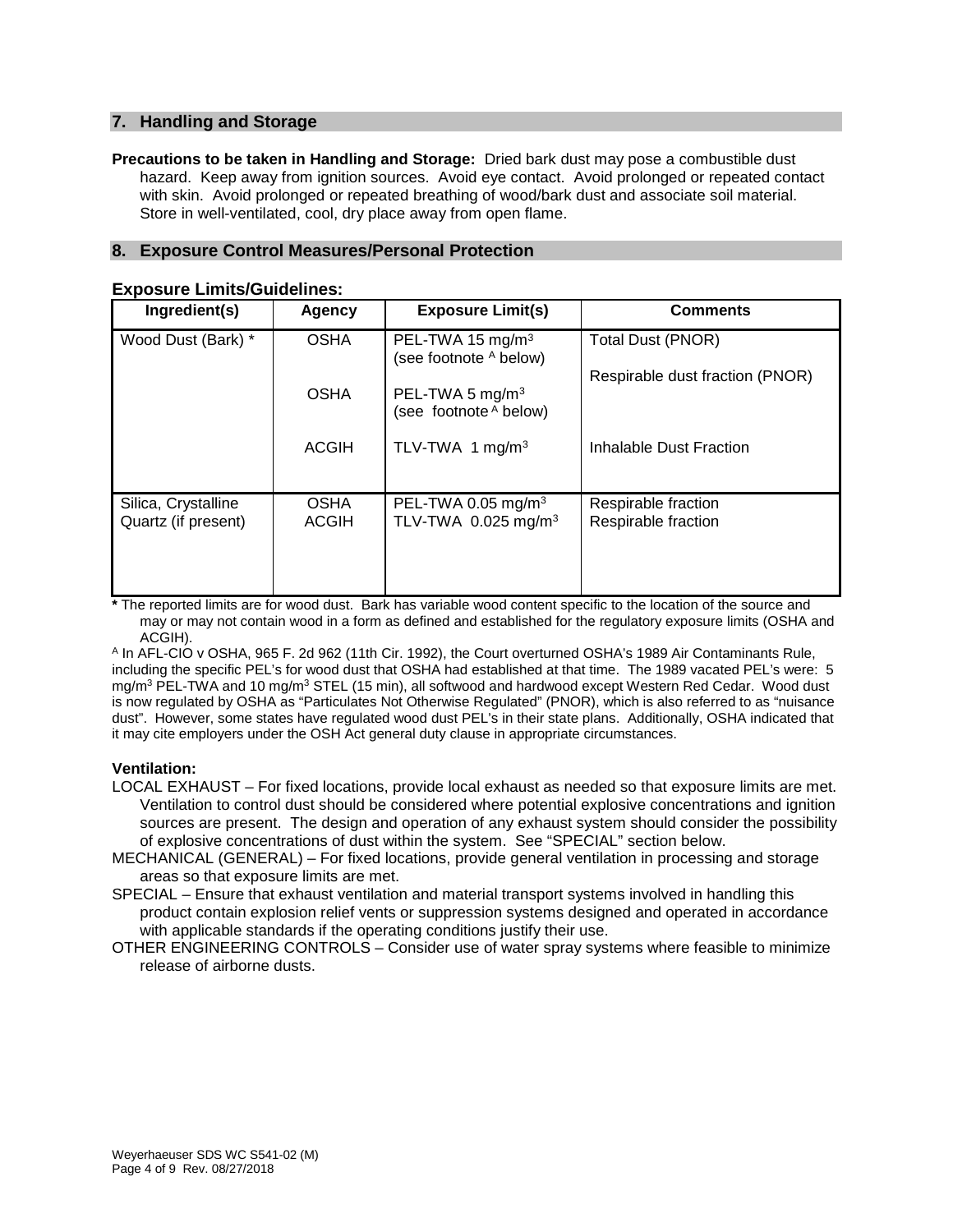#### **8. Exposure Control Measures/Personal Protection (cont'd.)**

#### **Personal Protective Equipment:**

RESPIRATORY PROTECTION – Use filtering face piece respirator ("dust mask") or respirators with greater levels of protection tested and approved under appropriate government standards such as NIOSH (US), CSA (Canada), CEN (EU), or JIS (Japan). Use respiratory protection where ventilation is not possible and exposure limits may be exceeded or for additional worker comfort or symptom relief. Use respiratory protection in accordance with regulatory requirements such as the OSHA respiratory protection standard 29 CFR 1910.134 following a determination of risk from potential exposures, which includes consideration of potential respirable crystalline silica exposures.

EYE PROTECTION – Approved goggles or tight-fitting safety glasses are recommended when excessive exposures to dust may occur (e.g. during clean up) and when eye irritation may occur.

PROTECTIVE GLOVES – Cloth, canvas, or leather gloves are recommended to prevent direct contact and to minimize potential mechanical irritation from handling product.

OTHER PROTECTIVE CLOTHING OR EQUIPMENT – Outer garments which cover the arms may be desirable in extremely dusty areas.

WORK/HYGIENE PRACTICES – Follow good hygienic and housekeeping practices. Clean up areas where dust settles to avoid excessive accumulation of this combustible material. Minimize compressed air blowdown or other practices that generate high airborne-dust concentrations.

#### **9. Physical/Chemical Properties**

**Appearance:** Light to dark colored, granular solid bark materials mixed with varying amounts of soil and mineral materials. Color and odor are dependent on the wood species and time since product was generated.

| <b>Odor/Odor Threshold(s):</b>                  | <b>NAV</b>                                   |
|-------------------------------------------------|----------------------------------------------|
| pH:                                             | <b>NAP</b>                                   |
| <b>Melting/Freezing Point:</b>                  | <b>NAP</b>                                   |
| Boiling Point (@ 760 mm Hg) and Range:          | <b>NAP</b>                                   |
| <b>Flash Point:</b>                             | <b>NAV</b>                                   |
| <b>Evaporation Rate:</b>                        | <b>NAP</b>                                   |
| <b>Flammability:</b>                            | <b>NAV</b>                                   |
| <b>Lower/Upper Explosive Limits:</b>            | <b>NAV</b>                                   |
| Vapor Pressure (mm Hg):                         | <b>NAP</b>                                   |
| Vapor Density (air = 1; 1 atm):                 | <b>NAP</b>                                   |
| <b>Relative Density:</b>                        | <b>NAP</b>                                   |
| Solubility:                                     | < 0.1                                        |
| <b>Partition Coefficient (n-octanol/water):</b> | <b>NAP</b>                                   |
| <b>Autoignition Temperature:</b>                | Variable [typically 400°-500°F (204°-260°C)] |
| <b>Decomposition Temperature:</b>               | <b>NAV</b>                                   |
| <b>Viscosity:</b>                               | <b>NAP</b>                                   |
| <b>Other Properties:</b>                        | <b>NAP</b>                                   |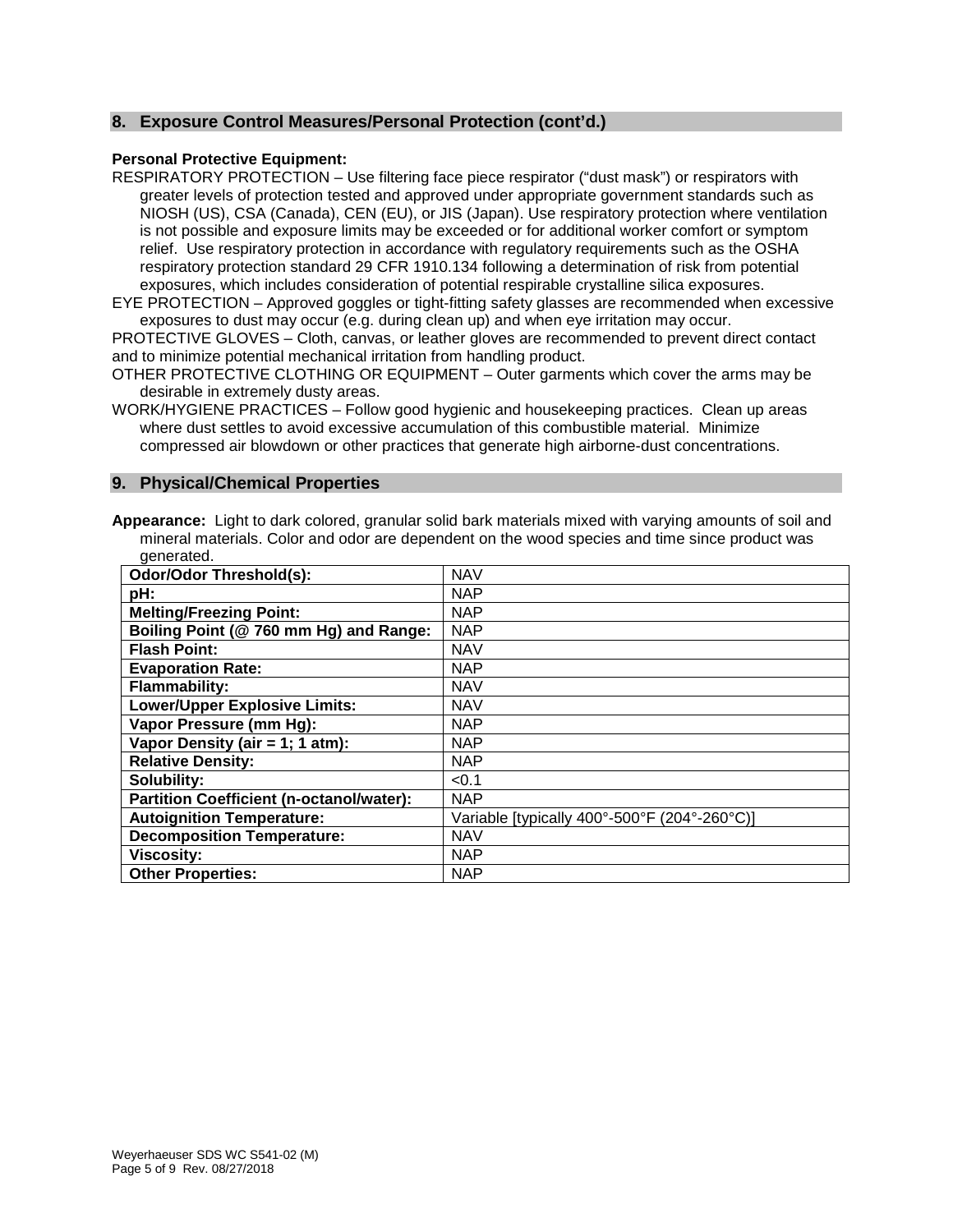#### **10. Stability and Reactivity**

**Reactivity:** NAP

**Hazardous Polymerization:** <br> **Guarge Transform I** Unstable **May occur** <br>
May occur **May Stable May Stable May of the CI** Stable

**El** Unstable

**Conditions to Avoid:** Avoid all sources of ignition.

**Incompatibility (Materials to Avoid):** NAV

**Hazardous Decomposition or By-Products:** Natural decomposition of organic materials such as bark may produce toxic gases and an oxygen deficient atmosphere in enclosed or poorly ventilated areas. Spontaneous and rapid hazardous decomposition will not occur.

**Sensitivity to Static Discharge:** Airborne bark dust may be ignited by a static discharge depending on airborne concentrations, particle size and moisture content.

#### **11. Toxicological Information**

#### **Likely Route(s) of Exposure:**

- **Ingestion:**
- **Ed** Skin: Dust
- **EX** Inhalation: Dust
- **Exe:** Dust

#### **Signs and Symptoms of Exposure:**

- **Wood Dust - NTP:** According to its Report on Carcinogens, Fourteenth Edition, NTP states, "Wood dust is known to be a human carcinogen based on sufficient evidence of carcinogenicity from studies in humans". An association between wood dust exposure and cancer of the nasal cavity has been observed in case reports, cohort studies, and case-control studies that specifically addressed nasal cancer. Associations with cancer of the nasal cavities and paranasal sinuses were observed both in studies of people whose occupations are associated with wood dust exposure and in studies that directly estimated wood dust exposure. This classification is based primarily on increased risk in the occurrence of adenocarcinomas of the nasal cavities and paranasal sinuses associated with exposure to wood dust. The evaluation did not find sufficient evidence to associate cancers of the oropharynx, hypopharynx, lung, lymphatic and hematopoietic systems, stomach, colon or rectum with exposure to wood dust. There is inadequate evidence for the carcinogenicity of wood dust from studies in experimental animals according to NTP.
- **Silica - NTP:** According to its Report on Carcinogens, Fourteenth Edition, NTP classifies "Silica, Crystalline (respirable size)" as known to be a human carcinogen.
- **Wood Dust: IARC – Group 1:** Carcinogenic to humans; sufficient evidence of carcinogenicity. This classification is primarily based on studies showing an association between occupational exposure to wood dust and adenocarcinoma to the nasal cavities and paranasal sinuses. IARC did not find sufficient evidence of an association between occupational exposure to wood dust and cancers of the oropharynx, hypopharynx, lung, lymphatic and hematopoietic systems, stomach, colon or rectum.
- **Silica: IARC – Group 1:** Carcinogenic to humans; sufficient evidence of carcinogenicity. IARC concluded that "crystalline silica in the form of quartz or cristobalite dust is carcinogenic to humans (Group 1)".
- Acute Health Hazards: Bark dust may cause mechanical irritation of the respiratory system. Dust can cause physical obstructions in the nasal passages, resulting in dryness of nose, dry cough, and sneezing. Dust may cause mechanical irritation of the eyes.
- Chronic Health Hazards: Prolonged inhalation of respirable crystalline silica, if present, may result in silicosis, a disabling pulmonary fibrosis characterized by fibrotic changes and lung nodules, a dry cough, shortness of breath, emphysema, decreased chest expansion, and increased susceptibility to tuberculosis. May cause lung cancer (quartz or cristobalite forms). See wood dust chronic hazards above.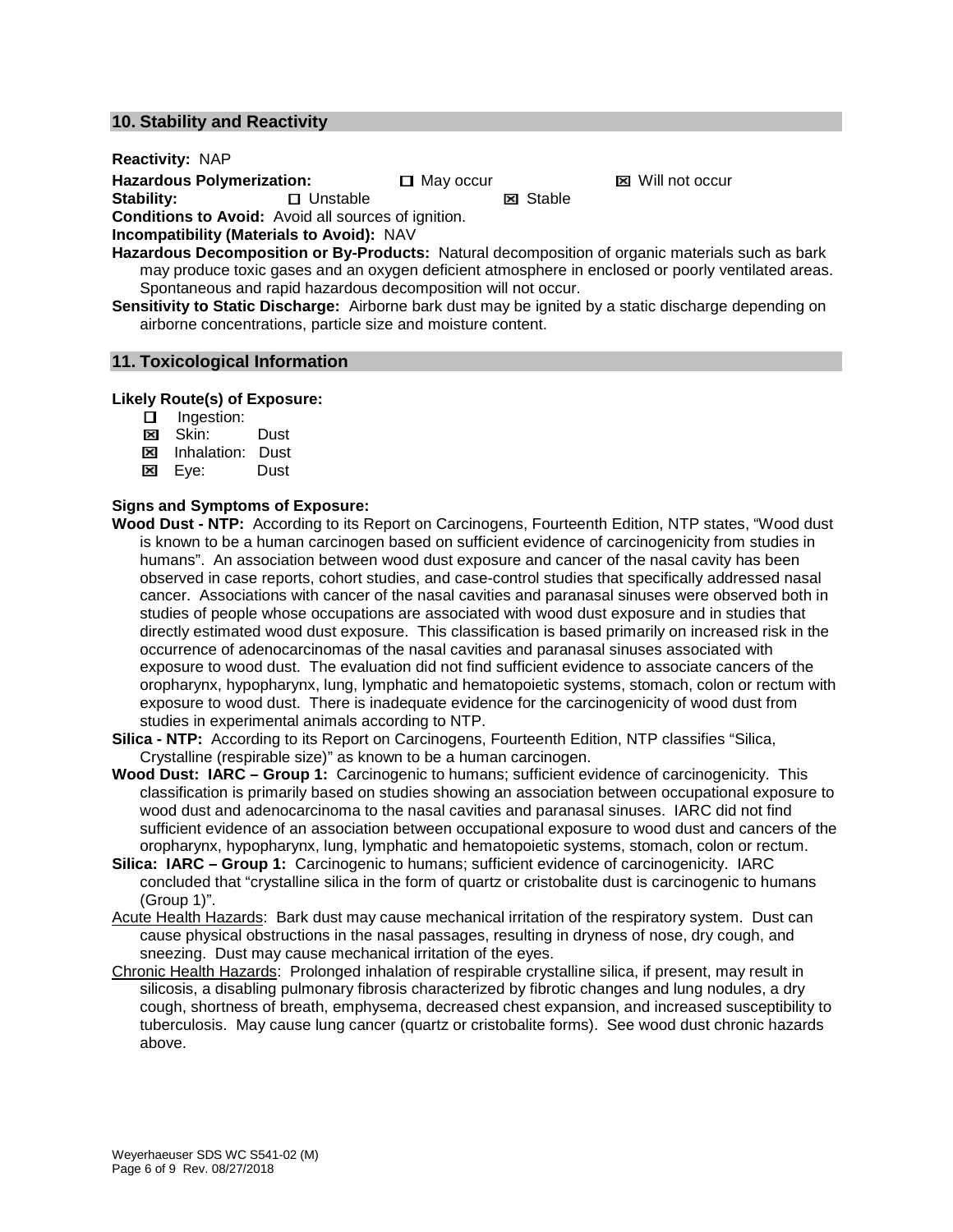#### **11. Toxicological Information (cont'd.)**

#### **Carcinogenicity Listing:**

|                       | $\overline{\mathbf{x}}$ NTP:                      | May contain crystalline silica, known to be a human carcinogen. Wood                        |
|-----------------------|---------------------------------------------------|---------------------------------------------------------------------------------------------|
|                       |                                                   | dust, Known Human Carcinogen.                                                               |
| ×                     | IARC Monographs:                                  | May contain crystalline silica, Group 1, carcinogenic to humans. Wood                       |
|                       |                                                   | dust, Group 1 - Carcinogenic to Humans. Bark is variable in wood                            |
|                       |                                                   | content and may or may not contain wood as defined in the IARC                              |
|                       |                                                   | determination of carcinogenicity for wood dust.                                             |
| $\boldsymbol{\times}$ | OSHA Regulated:                                   | Crystalline Silica- 29 CFR 1910.1053                                                        |
|                       |                                                   | Toxicity Data: No specific information available for product or material in purchased form. |
|                       | <b>Components: NAV</b>                            |                                                                                             |
|                       | Tennet Annene: Files, alde and competient clubban |                                                                                             |

**Target Organs:** Eyes, skin and respiratory system.

#### **12. Ecological Information**

**Ecotoxicity:** NAV for finished product. **Biopersistance and Degradability:** Bark would be expected to be biodegradable. **Bioaccumulation:** Not expected to bioaccumulate. **Soil Mobility:** NAV **Other Adverse Effects:** NAP

#### **13. Disposal Considerations**

**Waste Disposal Method:** If disposed of or discarded in its purchased form, incineration is preferable, if allowed. Dry land disposal is acceptable in most states. It is, however, the user's responsibility to determine at the time of disposal whether your product meets RCRA criteria for hazardous waste. Follow applicable federal, state, and local regulations.

#### **14. Transport Information**

**Mode:** (air, land, water) Not regulated as a hazardous material by the U.S. Department of Transportation. Not listed as a hazardous material in Canadian Transportation of Dangerous Goods (TDG).

| <b>UN Proper Shipping Name:</b>      | <b>NAP</b> |
|--------------------------------------|------------|
| <b>UN/NA ID Number:</b>              | <b>NAP</b> |
| <b>Hazard Class:</b>                 | <b>NAP</b> |
| <b>Packing Group:</b>                | <b>NAP</b> |
| <b>Environmental Hazards (Marine</b> | <b>NAP</b> |
| Pollutant):                          |            |
| <b>Special Precautions</b>           | <b>NAP</b> |
|                                      |            |

#### **15. Regulatory Information**

**TSCA:** NAP **CERCLA:** NAP **DSL:** NAP

**OSHA:** Wood products are not hazardous under the criteria of the federal OSHA Hazard Communication Standard 29 CFR 1910.1200. However, wood (bark) dusts generated by, sanding or machining activities is considered hazardous. Silica (if present), is regulated by OSHA as a hazardous substance.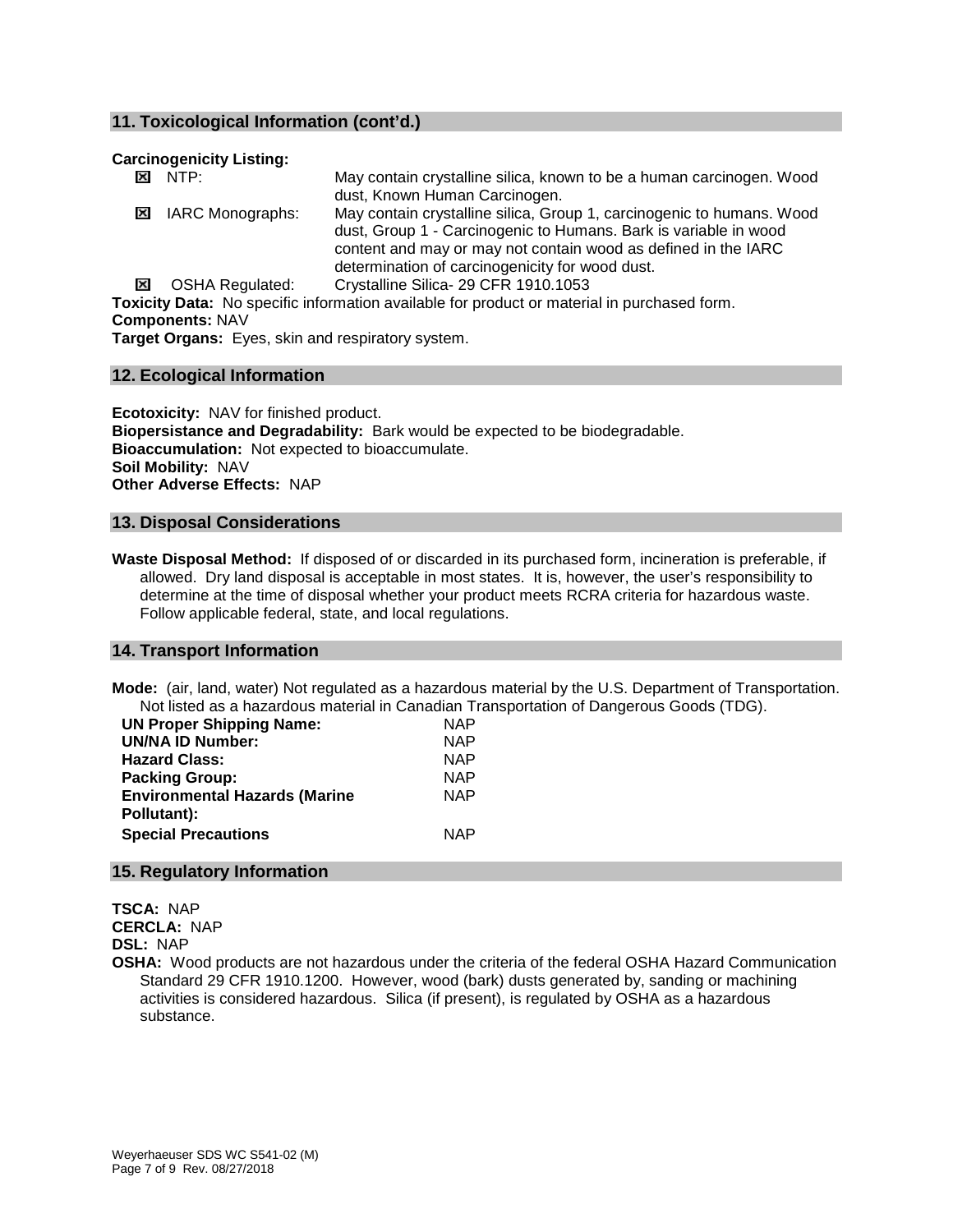#### **15. Regulatory Information (cont'd.)**

#### **STATE RIGHT-TO-KNOW:**

California Proposition 65 –

 **WARNING**: This product can expose you to chemicals including wood dust which are known to the State of California to cause cancer, and methanol, which are known to the State of California to cause birth defects or other reproductive harm. Drilling, sawing, sanding or machining wood products can expose you to wood dust. Avoid inhaling wood dust or use a dust mask or other safeguards for personal protection. For more information go to [www.P65Warnings.ca.gov](http://www.p65warnings.ca.gov/) and [www.P65Warnings.ca.gov/wood.](http://www.p65warnings.ca.gov/wood) This product also may release crystalline silica (airborne, particles of respirable size), a chemical known

to the state of California to cause cancer, depending on the origin and handling of the material. Crystalline silica particles of respirable size may be contained in or on the product and released during transport or processing.

Massachusetts – Crystalline silica and wood dust are listed on the Right to Know List.

Pennsylvania – Crystalline silica and wood dust are listed on Pennsylvania's Appendix A – Hazardous Substance List.

- **SARA 313 Information:** This material does not contain any chemical ingredient (s) that exceed the de minimis reporting levels established by SARA Title III, section 313 and 40 CFR section 372.
- **SARA 311/312 Hazard Category:** This material has been reviewed according to the EPA "Hazard Categories" promulgated under SARA Title III Sections 311 and 312 and is considered, under applicable definitions, to meet the following categories:

| An immediate (acute) health hazard | Yes |
|------------------------------------|-----|
| A delayed (chronic) health hazard  | Yes |
| A corrosive hazard                 | N٥  |
| A fire hazard                      | Nο  |
| A reactivity hazard                | Nο  |
| A sudden release hazard            | N٥  |

**FDA:** Not intended for use as a food additive or indirect food contact item.

**WHMIS Classification:** Wood and products made from wood are exempt from WHMIS per the Hazardous Products Act (HPA). However, wood dust released during the use or modifications of wood products may be hazardous. See Section 2 for health and combustible dust hazard information.

#### **16. Other Information**

**Date Prepared:** 09/13/2016

**Date Revised:** 08/27/2018

**Prepared By:** Weyerhaeuser Company Health and Safety.

#### **Weyerhaeuser SDS available on:**

<http://www.wy.com/sustainability/environment/product-stewardship/safety-data-sheets/>

**User's Responsibility**: The information contained in this Safety Data Sheet is based on the experience of occupational health and safety professionals and comes from sources believed to be accurate or otherwise technically correct. It is the user's responsibility to determine if the product is suitable for its proposed application(s) and to follow necessary safety precautions. The user has the responsibility to ensure the most current SDS is used.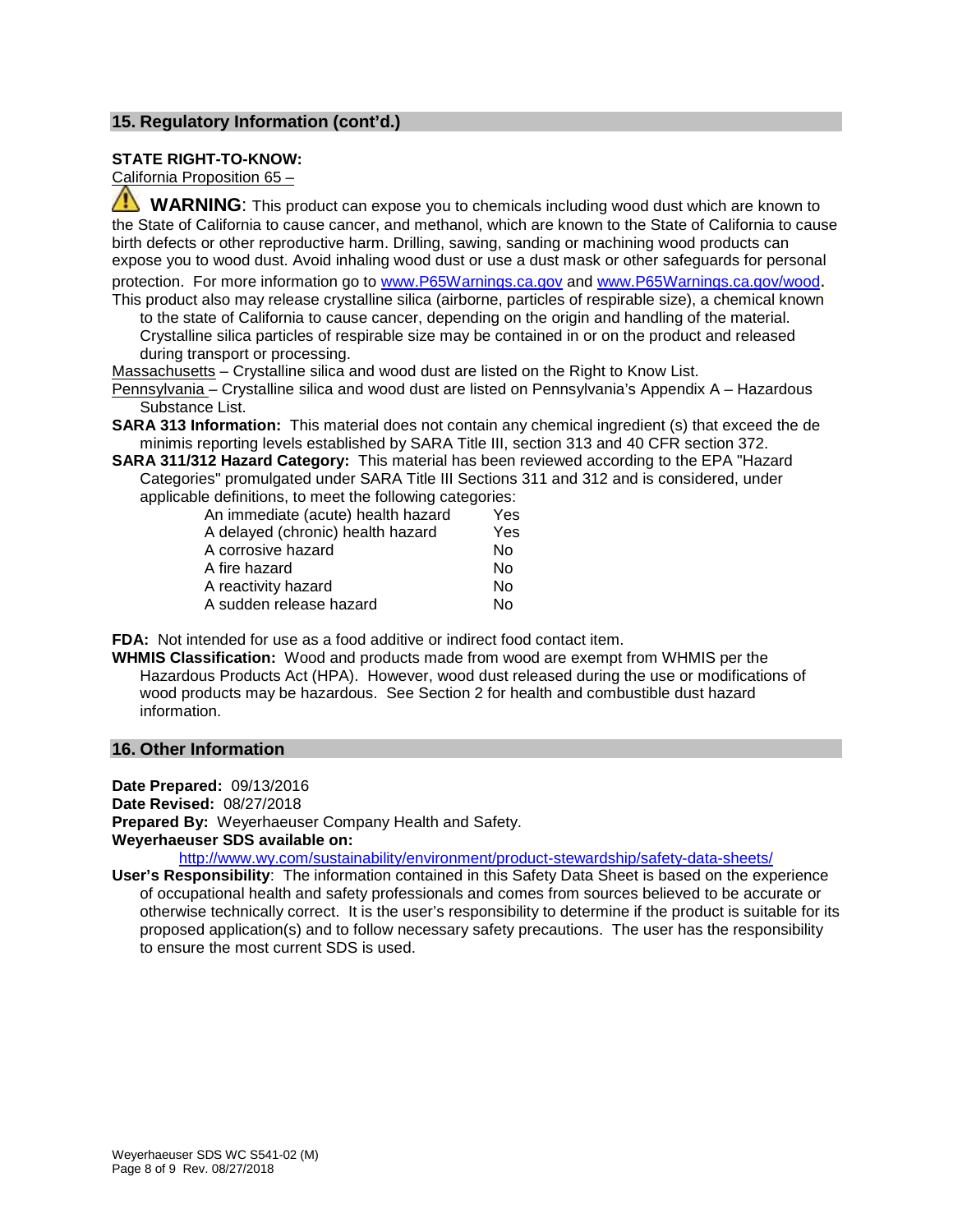### **16. Other Information (cont'd.)**

### **Definition of Common Terms:**

| ACGIH <sup>®</sup> | $=$ | American Conference of Governmental Industrial Hygienists                                                                       |
|--------------------|-----|---------------------------------------------------------------------------------------------------------------------------------|
| C                  | $=$ | <b>Ceiling Limit</b>                                                                                                            |
| CAS#               | $=$ | <b>Chemical Abstracts System Number</b>                                                                                         |
| <b>DOT</b>         | $=$ | U. S. Department of Transportation                                                                                              |
| <b>DSL</b>         | $=$ | Domestic Substance List                                                                                                         |
| EC#                | $=$ | Identifying Number Assigned to Chemicals Contained in the European Inventory of<br><b>Existing Chemical Substances (EINECS)</b> |
| $EC_{50}$          | $=$ | Effective Concentration That Inhibits the Endpoint to 50% of Control Population                                                 |
| EPA                | $=$ | U.S. Environmental Protection Agency                                                                                            |
| <b>GHS</b>         | $=$ | Globally Harmonized System of Classification and Labelling of Chemicals                                                         |
| <b>HMIS</b>        | $=$ | (Canada) Hazardous Materials Identification System                                                                              |
| <b>HNOC</b>        | $=$ | Hazards Not Otherwise Classified                                                                                                |
| <b>IARC</b>        | $=$ | International Agency for Research on Cancer                                                                                     |
| <b>IATA</b>        | $=$ | International Air Transport Association                                                                                         |
| <b>IMDG</b>        | $=$ | International Maritime Dangerous Goods                                                                                          |
| $LC_{50}$          | $=$ | Concentration in Air Resulting in Death To 50% of Experimental Animals                                                          |
| LCLo               | $=$ | Lowest Concentration in Air Resulting in Death                                                                                  |
| $LD_{50}$          | $=$ | Administered Dose Resulting in Death to 50% of Experimental Animals                                                             |
| LDLo               | $=$ | Lowest Dose Resulting in Death                                                                                                  |
| <b>LEL</b>         | $=$ | Lower Explosive Limit                                                                                                           |
| LFL.               | $=$ | Lower Flammable Limit                                                                                                           |
| <b>MSHA</b>        | $=$ | Mine Safety and Health Administration                                                                                           |
| <b>NAP</b>         | $=$ | Not Applicable                                                                                                                  |
| <b>NAV</b>         | $=$ | Not Available                                                                                                                   |
| <b>NIOSH</b>       | $=$ | National Institute for Occupational Safety and Health                                                                           |
| <b>NFPA</b>        | $=$ | National Fire Protection Association                                                                                            |
| <b>NPRI</b>        | $=$ | (Canada) National Pollution Release Inventory                                                                                   |
| <b>NTP</b>         | $=$ | National Toxicology Program                                                                                                     |
| <b>OSHA</b>        | $=$ | Occupational Safety and Health Administration                                                                                   |
| <b>PEL</b>         | $=$ | Permissible Exposure Limit                                                                                                      |
| <b>PNOR</b>        | $=$ | Particulate Not Otherwise Regulated                                                                                             |
| <b>PNOS</b>        | $=$ | Particulate Not Otherwise Specified                                                                                             |
| <b>RCRA</b>        | $=$ | Resource Conservation and Recovery Act                                                                                          |
| <b>STEL</b>        | $=$ | Short-Term Exposure Limit (15 minutes)                                                                                          |
| <b>STP</b>         | $=$ | <b>Standard Temperature and Pressure</b>                                                                                        |
| <b>TCLo</b>        | $=$ | Lowest Concentration in Air Resulting in a Toxic Effect                                                                         |
| TDG                | $=$ | (Canada) Transportation of Dangerous Goods                                                                                      |
| <b>TDLo</b>        | $=$ | Lowest Dose Resulting In a Toxic Effect                                                                                         |
| <b>TLV</b>         | $=$ | <b>Threshold Limit Value</b>                                                                                                    |
| <b>TSCA</b>        | $=$ | <b>Toxic Substance Control Act</b>                                                                                              |
| TWA                | $=$ | Time-Weighted Average (8 hours)                                                                                                 |
| <b>UFL</b>         | $=$ | Upper Flammable Limit                                                                                                           |
| <b>WHMIS</b>       | $=$ | (Canada) Workplace Hazardous Materials Information System                                                                       |